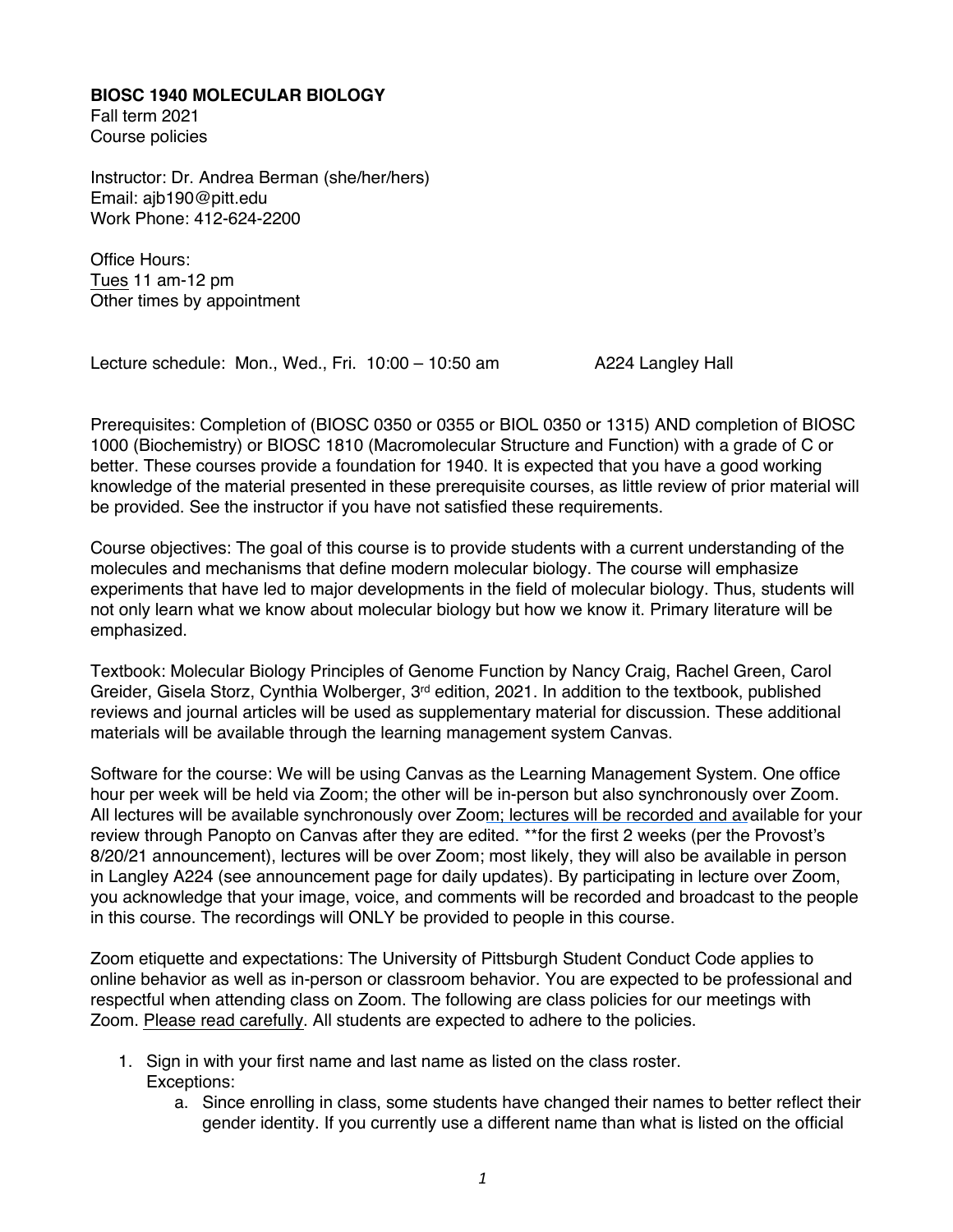roster, please send instructor a private Canvas message so this can be noted on the roster.

- b. If you do not have access to a computer or smartphone with internet access, call into class using a landline phone. This is not optimal; please try to locate an internetenabled device to use for class.
- 2. Please turn off notifications from other apps on your device while you are in class.
- 3. Video: Please turn on your video if possible.
- 4. Audio: Please mute your microphone when you are not talking.

ZOOM ADDENDUM 8/30/21: This course is designed to function fully in person beginning September 13, 2021. Requests for remote attendance will not be reviewed by myself or the department. If you believe you have a qualifying disability that prevents you from attending in-person instruction this semester, please contact Disability Resources and Services. If you are quarantined due to COVID-19, you may temporarily participate remotely by providing documentation. Under either of these circumstances, you may elect to preserve your privacy by not using video and by identifying yourself in Zoom using your initials or an alias that you have shared with me.

Instructor commitment to inclusion: I aim to provide an environment that is both intellectually challenging and supportive. This entails facilitating open dialog where everyone feels valued and comfortable contributing. Innovative thinking—scientific or otherwise—emerges from the collaborative exchange of ideas, which are expanded in scope by diverse experiences.

Instructor commitment to your success: I want all my students to succeed. While this requires you to take ownership of your preparation and performance, I will:

- provide abundant opportunities for answering questions and discussing concepts in office hours, by email, and by appointment;
- do my best to grade work within 1 week of receipt;
- facilitate respectful, but critical, discussions about data interpretation;
- request frequent feedback so I can modify my teaching style and/or materials to enhance your learning;
- provide resources and materials that will enable your success.

Final Grade: Your final grade will be curved and based on 455 points divided as follows:

(300 points) Examinations: two mid-term exams will be given during regular class meetings. The dates of these exams are listed on the syllabus. The final exam will be given the week of December 9. It will be cumulative but will emphasize material from the last third of the course. We will have informal review sessions during class time. You are expected to show up to each exam on time. Late arrivals will be given the exam during the time that remains for the designated examination period.

(140 points) Paper dissections (Figure Facts): 20 points/assignment, 7 graded (first one is practice); one or two questions will be chosen at random for grading. Papers to be dissected will be posted to Canvas. Figure Facts assignments are due at 10 am on the days listed on the syllabus. While you may discuss the assigned paper(s) with your classmates, and are encouraged to do so, you are expected to turn in your own original work. Keys that have reasonable answers will be posted for your understanding after the due dates. Note that there is often more than one correct answer. Please interpret the figures to understand what the data mean or show. Copying any text from the papers or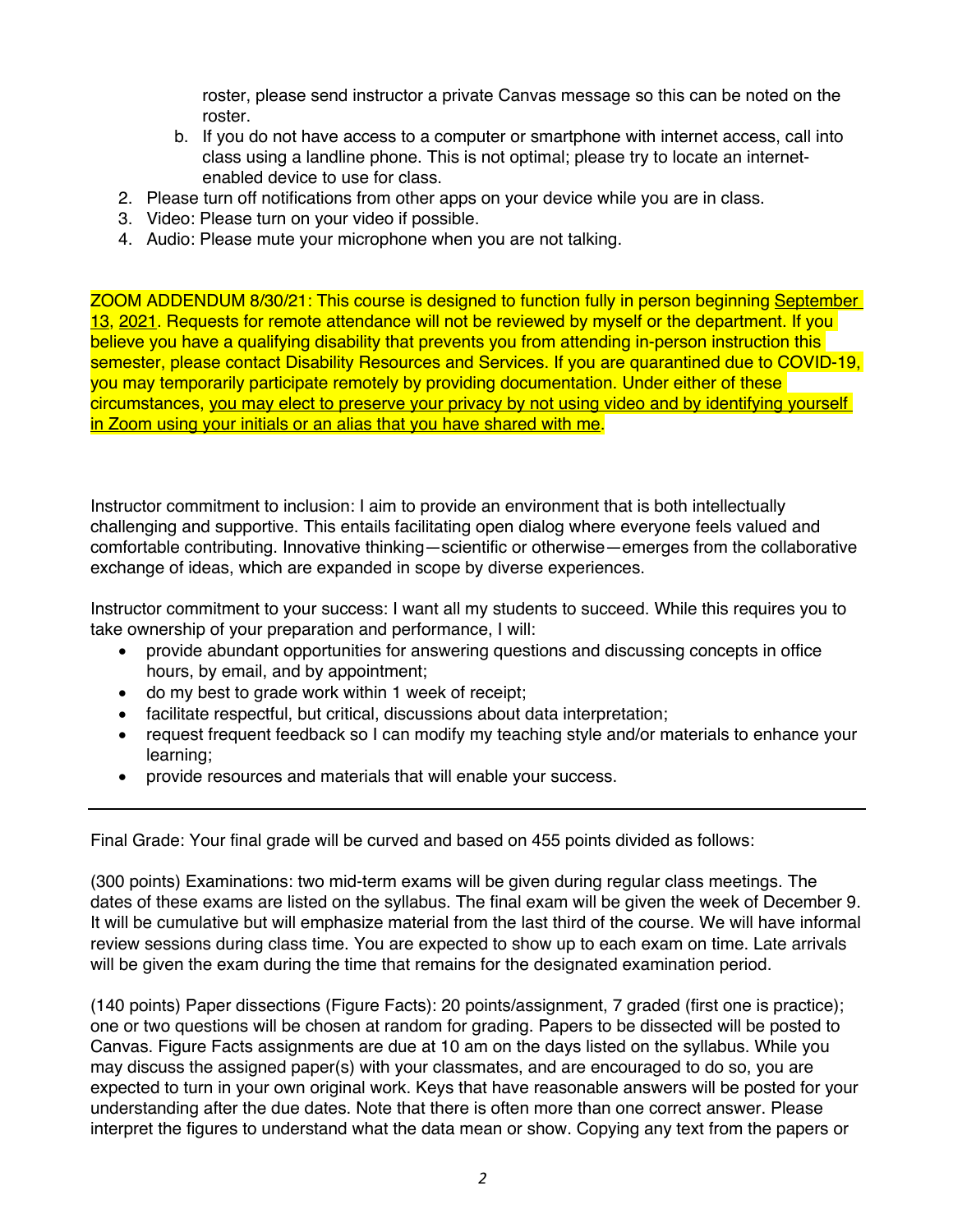the internet (i.e., plagiarism) is not permitted; the first time this occurs, you will receive a warning and an opportunity to resubmit the modified work within 3 days. If a second offense occurs, you will receive a score of zero for the assignment. Please submit all assignments through Canvas. Late assignments are eligible for half-credit.

(15 points) Participation: There will be 8 in-class discussions based on current journal articles, as listed in the syllabus, and posted on Course Web. Each student will be randomly selected to informally present 'talking points' with a partner to the rest of the class for one in-class discussion. You will be notified that you are presenting at least 1 week before that class period. You are responsible for finding a replacement if you cannot make the day you are assigned. While everyone is responsible for the content of the posted paper, your presentation will be evaluated as shown:

Expectations for in-class discussion when you present the assigned paper:

- Were you prepared? (Did you read the paper and consider the discussion points?)
- Did you contribute substantive and accurate information?
- Were you able to answer questions from the instructor or audience?
- Did you voluntarily enter class discussion?
- Did you propose additional questions?

Make-up policy: Make-up exams will only be provided if a legitimate excuse is given for missing an exam; specific arrangements should be made with the instructor prior to the scheduled exam. A doctor's note is required for a medical excuse. There will be no make-ups for paper discussions.

Academic integrity: Students in this course are expected to comply with the University of Pittsburgh's Policy on Academic Integrity. Cheating/plagiarism will not be tolerated. Students suspected of violating the University of Pittsburgh Policy on Academic Integrity, noted below, will be required to participate in the outlined procedural process as initiated by the instructor. A minimum sanction of a zero score for the quiz, exam, or paper will be imposed. For the full Academic Integrity policy, go to http://www.provost.pitt.edu/info/aistudcode1.html. You may not use unauthorized materials during an exam, including notes, dictionaries, calculators, pagers, telephones, PDAs, and any device that can connect to the internet. You must submit for grading only material that is written exclusively in your own words and written or drawn in your own handwriting. Violation of the Academic Integrity Code requires the instructor to submit an Academic Integrity Violation Report to the Dean's Office.

You are welcome to use the materials provided for your own private use. You may not reproduce the course materials in any way. Posting the materials to ANY website without written permission is a violation of the academic integrity code. This includes all note-sharing websites.

Turnitin: Students agree that by taking this course all required assignments may be subject to submission for textual similarity review to Turnitin.com for the detection of plagiarism. All submitted papers will be included as source documents in the Turnitin.com reference database solely for the purpose of detecting plagiarism of such papers. Use of Turnitin.com page service is subject to the Usage Policy and Privacy Pledge posted on the Turnitin.com site.

E-mail communication policy: Each student is issued a University e-mail address (username@pitt.edu) upon admittance. This e-mail address may be used by the University for official communication with students. Students are expected to read e-mail sent to this account on a regular basis. Failure to read and react to University communications in a timely manner does not absolve the student from knowing and complying with the content of the communications. Students that choose to forward their e-mail from their pitt.edu address to another address do so at their own risk. If e-mail is lost as a result of forwarding, it does not absolve the student from responding to official communications sent to their University e-mail address.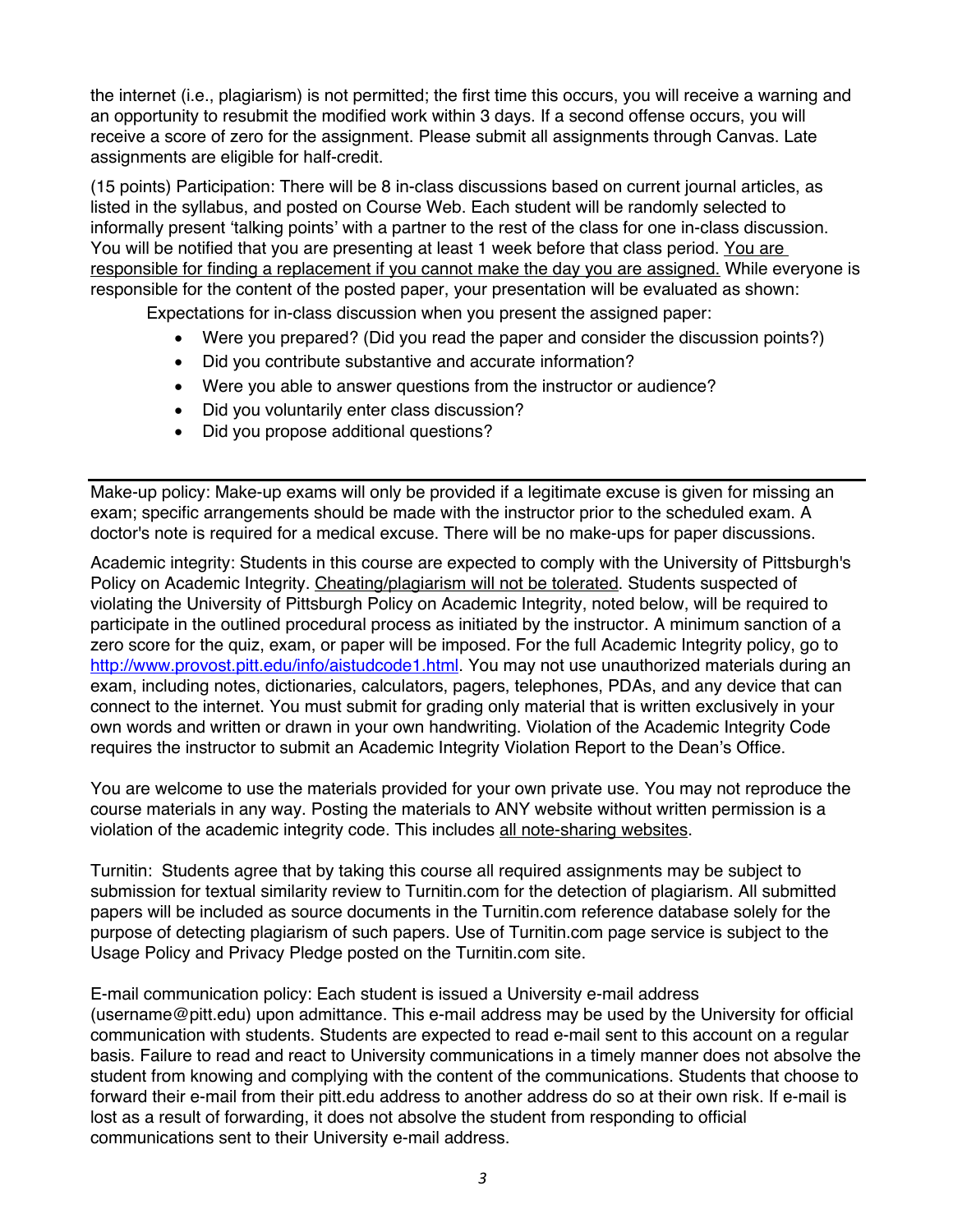Disability Resource Services: If you have a disability for which you are or may be requesting an accommodation, you are encouraged to contact both your instructor and the Office of Disability Resources and Services, 140 William Pitt Union, 412-648-7890, as early as possible in the term. Disability Resources and Services will verify your disability and determine reasonable accommodations for this course.

To ensure the free and open discussion of ideas, students may not record classroom lectures, discussion and/or activities without the advance written permission of the instructor, and any such recording properly approved in advance can be used solely for the student's own private use.

ALL HANDOUTS AND CANVAS POSTINGS BY THIS INSTRUCTOR ARE THE PROPERTY OF THE UNIVERISTY OF PITTSBURGH (UNLESS OTHERWISE STATED), AND ARE NOT FOR SALE OR DISSEMINATION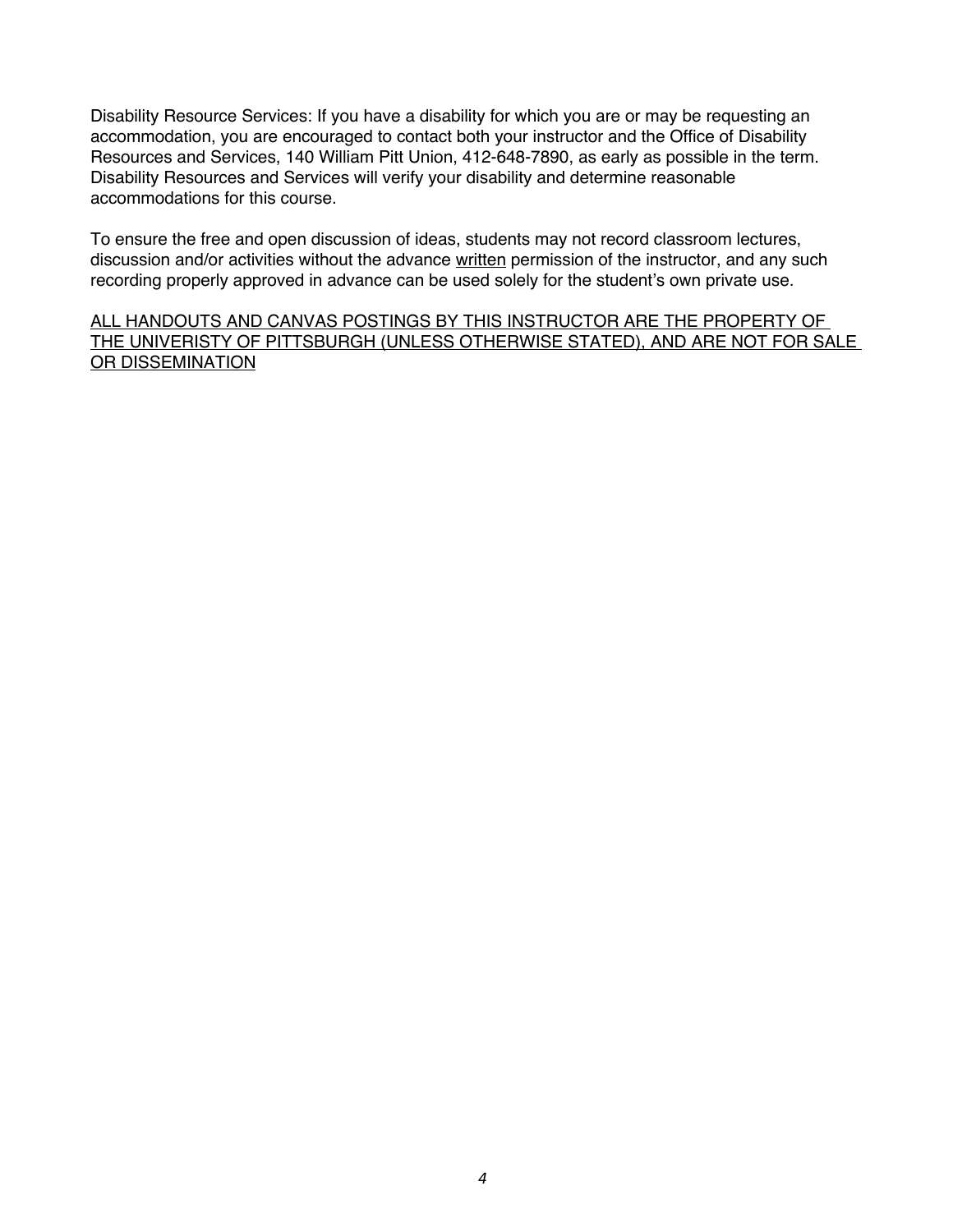## **Syllabus** BIOSC 1940/2940 FALL 2021 Molecular Biology

Time: M,W,F 10:00-10:50 AM Location: A224 Langley Hall Instructor: Dr. Andrea Berman (she/her/hers), 412-624-2200, ajb190@pitt.edu Textbook: **Molecular Biology** *Principles of Genome Function* Nancy Craig, Rachel Green, Carol Greider, Gisela Storz, Cynthia Wolberger, 3<sup>rd</sup> edition, 2021.

## THIS SCHEDULE IS FLEXIBLE: *IT WILL LIKELY BE MODIFIED THROUGHOUT THE SEMESTER*

| Lecture         | <b>DATE</b> | <b>Day</b>     | <b>Associated</b> | <b>Topic</b>                                   | <b>Notes</b>            |
|-----------------|-------------|----------------|-------------------|------------------------------------------------|-------------------------|
|                 |             | <b>of</b>      | textbook          |                                                |                         |
|                 |             | Week           | chapter           |                                                |                         |
| 1               | 8/27        | F              | $2-3, 5$          | Course introduction, review of what you should |                         |
|                 |             |                |                   | already know, Nucleic acids                    |                         |
| $\overline{c}$  | 8/30        | M              | 19                | Classical techniques for studying genes        |                         |
| 3               | 9/1         | W              | 18, 19            | Sequencing technologies                        |                         |
| 4               | 9/3         | $\overline{F}$ | 18                | Asking genome-wide questions ("omes")          |                         |
|                 | 9/6         | $\overline{M}$ |                   | Labor Day                                      |                         |
| 5               | 9/8         | W              | $6\phantom{1}6$   | DNA replication 1: prokaryotes                 |                         |
| 6               | 9/10        | F              |                   | Discussion 1: getting comfortable with deep    |                         |
|                 |             |                |                   | sequencing data                                |                         |
| 7               | 9/13        | M              | 2, 4              | DNA packaging and chromatin                    | Figure Facts due        |
| 8               | 9/15        | W              | 4, 14             | Chromatin modification                         |                         |
| 9               | 9/17        | F              | 4, 5, 6           | DNA replication 2: eukaryotes                  |                         |
| 10              | 9/20        | M              |                   | <b>Discussion 2: chromatin</b>                 |                         |
| 11              | 9/22        | W              | 15                | DNA mutagenesis                                | Figure Facts due        |
| 12              | 9/24        | $\overline{F}$ | 15                | DNA repair 1                                   |                         |
|                 | 9/27        | M              | <b>REVIEW</b>     | Looking at real data, review                   |                         |
|                 | 9/29        | W              |                   | EXAM 1 (lectures 1-11)                         |                         |
| 13              | 10/1        | F              | 15, 16            | DNA repair 2                                   |                         |
| 14              | 10/4        | M              | 8                 | Transcription 1                                |                         |
| $\overline{15}$ | 10/6        | $\overline{W}$ |                   | <b>Discussion 3: DNA repair</b>                |                         |
| $\overline{16}$ | 10/8        | F              | 8, 9              | Transcription 2                                | <b>Figure Facts due</b> |
| $\overline{17}$ | 10/11       | M              | 19                | Studying transcription                         |                         |
| 18              | 10/13       | W              |                   | <b>Discussion 4: transcription</b>             |                         |
|                 | 10/15       | F              |                   | <b>Fall break</b>                              |                         |
| 19              | 10/18       | M              | 10                | RNA processing 1                               | Figure Facts due        |
| 20              | 10/20       | W              | 10                | RNA processing 2                               |                         |
| 21              | 10/22       | $\overline{F}$ | 10, 13            | RNA processing 3                               |                         |
| 22              | 10/25       | M              | 9                 | Transcription regulation 1                     |                         |
| 23              | 10/27       | W              | 9                 | Transcription regulation 2                     |                         |
| 24              | 10/29       | F              |                   | <b>Discussion 5: transcription regulation</b>  |                         |
| 25              | 11/1        | M              | 13                | Noncoding RNA                                  | Figure Facts due        |
|                 | 11/3        | $\overline{W}$ |                   | Looking at real data, review                   |                         |
|                 | 11/5        | F              |                   | EXAM 2 (covers lectures 11-25)                 |                         |
| 26              | 11/8        | M              | 13                | <b>RNAi</b>                                    |                         |
| 27              | 11/10       | W              | 13, 17            | <b>CRISPR</b>                                  |                         |
| 28              | 11/12       | F              | 10, 11            | Genetic code and tRNA                          |                         |